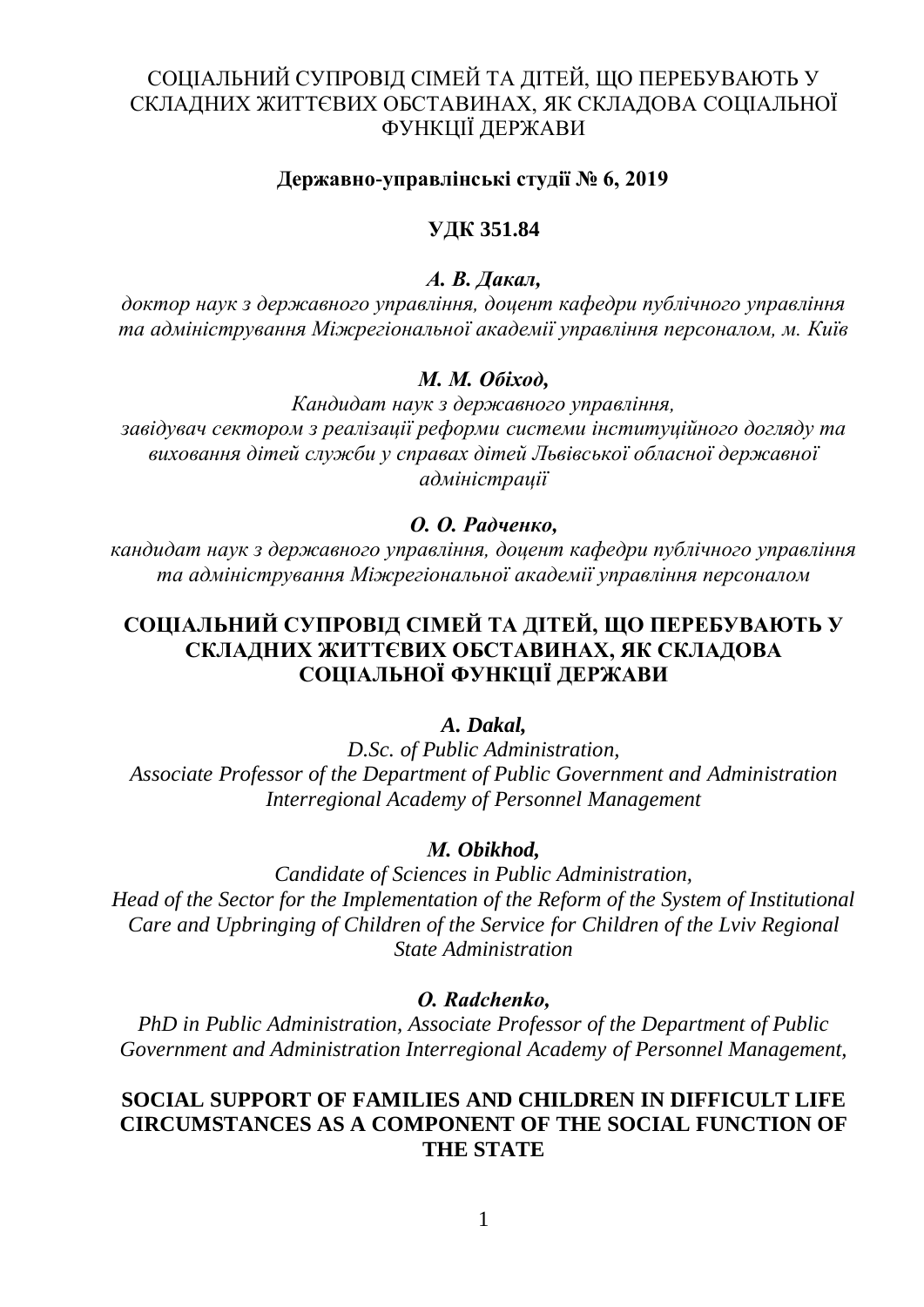*Анотація. Розглянуто теоретико-методологічні засади сутності соціальної функції держави в контексті реформування існуючих соціальних послуг для дітей та сімей із дітьми, які перебувають у складних життєвих обставинах, що на сьогодні привертає значну увагу в наукових колах та структурах публічного управління усіх рівнів, які працюють із сім'ями та дітьми. Зазначено, що для формування та надання більш ефективних соціальних послуг уразливим категоріям населення України, необхідно забезпечити: реформування системи публічного управління у сфері соціального захисту населення України в рамках процесу децентралізації влади та реформи місцевого самоврядування, яке полягає у необхідності проведення структурнофункціональних змін щодо розподілу (перерозподілу) повноважень між органами місцевого самоврядування та органами виконавчої влади.*

*Ключові слова: соціальна функція держави, соціальна політика, складні життєві обставини, сім'я, діти, соціальні послуги; публічне управління.*

*Problem setting. Currently, the development of the state, as an independent and social, is taking place in a global economic crisis, such a state is primarily associated with the spread of the COVID-19 epidemic, forcing the executive in these new conditions to seek optimal mechanisms for financing social programs and finding ways to optimize social expenditures, introducing modern approaches to the provision of social services, thus implementing one of the social functions of the state as an important factor in social protection. But the lack of a clear and understandable program of social reform, implementation of social policy, clear approaches, mechanisms and tools for its implementation, leads to a certain polarization of society, especially those segments of the population who are recipients of social services. Given the current state of reforms in the functioning of the system of social services, the question arises about the scientific and theoretical justification for the transformation of public administration of the system of social services, which in turn becomes particularly important and relevant.*

*Recent research and publications analysis. The range of socio-economic problems, theoretical aspects and practical issues of development and implementation of social policy in Ukraine are revealed in the works of such researchers S. Kudlaenko, V. Golubya, O. Ivanova, L. Ilchuk, O. Paliya, O. Petroe, T. Semigina , P. Sytnyk, V. Skuratovsky, V. Troshchynsky, L. Chetverikova, K. Dubych and others. The welfare state and its functions are the subject of research in the works of O. Sidorchuk, V. Goshovska, L. Ilchuk, L. Chetverikov, and social work P. Beresford, L. Dominelli, S. Croft, I. Myhovych, M. Panasyk, V. Furnaces, etc. Also important were the scientific provisions, conclusions and proposals of N. Kabachenko, T. Kichi, E. Libanova, O. Savchenko in scientific publications which cover the above topics, as well as constructive ideas for improving the system of social services. Practical and scientifically applied aspects of the social protection system, the sphere of social security of the population are considered in the scientific works of such Ukrainian scientists as I. Aristov, O. Afenkin, N. Bolotin, M. Kravchenko, K. Mishchenko and others. Ideas for the use of the social order as a*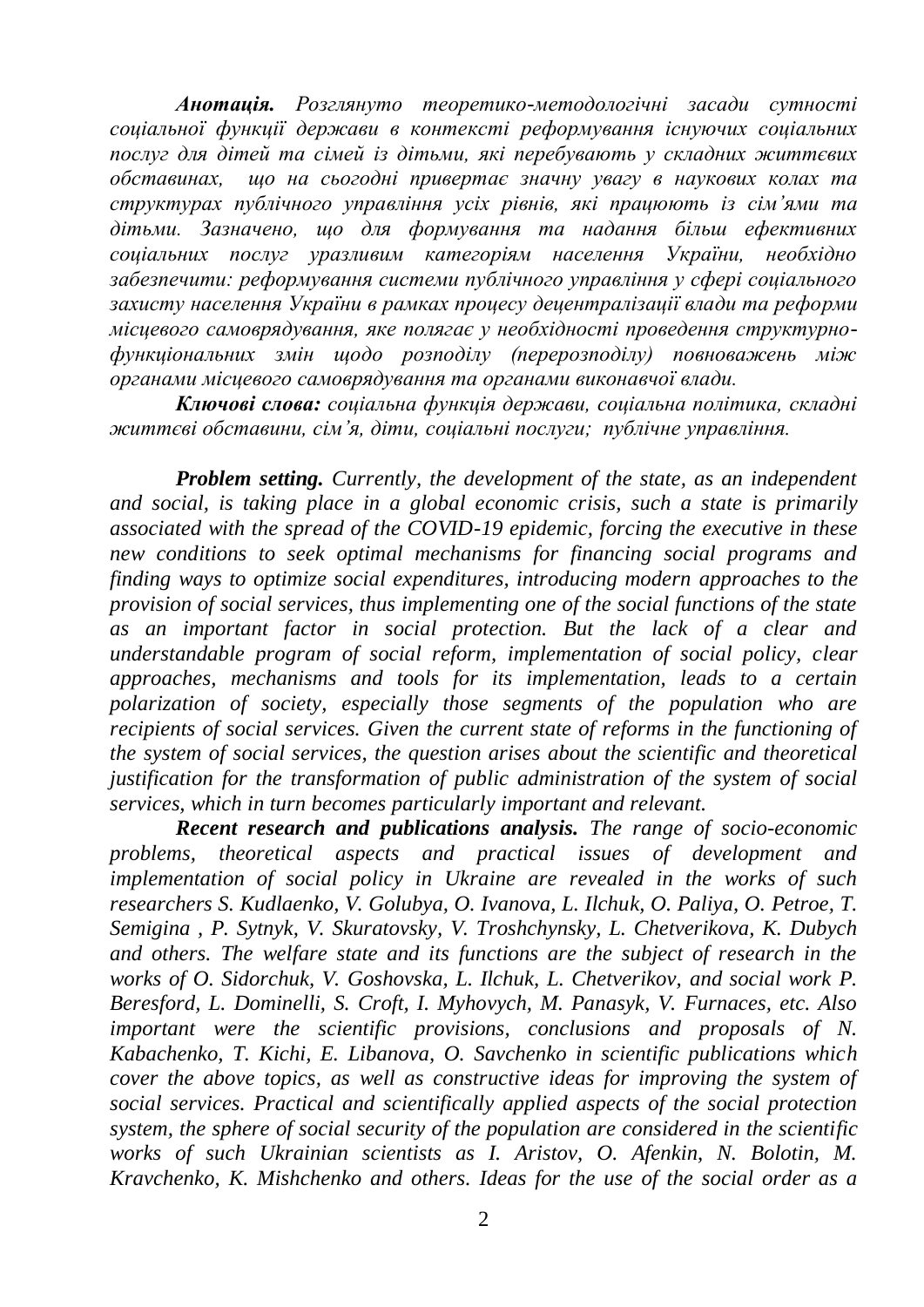*public administration tool for the formation, provision and financing of social services were put forward by modern researchers, in particular S. Gorbunova-Ruban, N. Gilbert, K. Corderi, A. Krupnik and others.*

*Highlighting previously unsettled parts of the general problem. However, it should be noted that the current state of theoretical and methodological development of the provisions and essence of the social function of the state in the context of social support of families and children in difficult life circumstances in Ukraine is insufficient, because today this industry is in the process of reform. The processed sources of the conducted research concerned mostly certain aspects and mechanisms of functioning of public administration and the social security system, partly work with children and families, and therefore there is a need for a comprehensive study of the above issues. Some suggestions on the above issues are presented in this article.*

*Paper main body. In the current reform of the decentralization of public administration, social protection, paradigm shift in the social function of the state, special attention is DLC paid to the organization of social work with families, children and youth who are in the . Social work is carried out through a network of social services and social institutions, the main task of which is the implementation of state social policy, promoting the proper functioning of the social environment and maintaining social stability in society by optimizing human life. This social institution unites public institutions, public and private organizations that make up a holistic system of social protection, educational institutions that train specialists in this field, research institutions.*

*The social function of the state belongs to its internal functions. The object of the social function of the state is man, his life and health. The social function of the state of Ukraine is prescribed in Article 1 of its Constitution of Ukraine, according to which Ukraine is a sovereign, independent, democratic, social, legal state. The essence of the social function of the state is summarized in Article 3 of the Basic Law. According to this article, a person, his life and health, honor and dignity, inviolability and security are recognized in Ukraine as the highest social value; human rights and freedoms and their guarantees determine the content and direction of the state; the establishment and protection of human rights and freedoms is the main duty of the state. As we can see, the content of the social function has a wide range of directions.*

*Social policy is a social phenomenon that combines various multifactorial components: constitutional and legal, institutional, administrative, regulatory and self-regulatory, global, national, state, supranational, public, humanistic, value, communicative and others. This determines the multifaceted nature of the principles of social policy as a social phenomenon.*

*In a broad sense, social policy is a system of purposeful activity of state bodies, formed in society at a certain stage of its development and carried out on the basis of certain principles and principles in order to ensure the optimal functioning and development of social relations.* 

*It is in this aspect that social policy is a system of managerial, social relations embodied in social programs and social practice to meet social needs, balance the social interests of man, social groups, achieve social goals, solve social problems, the formation of social values.*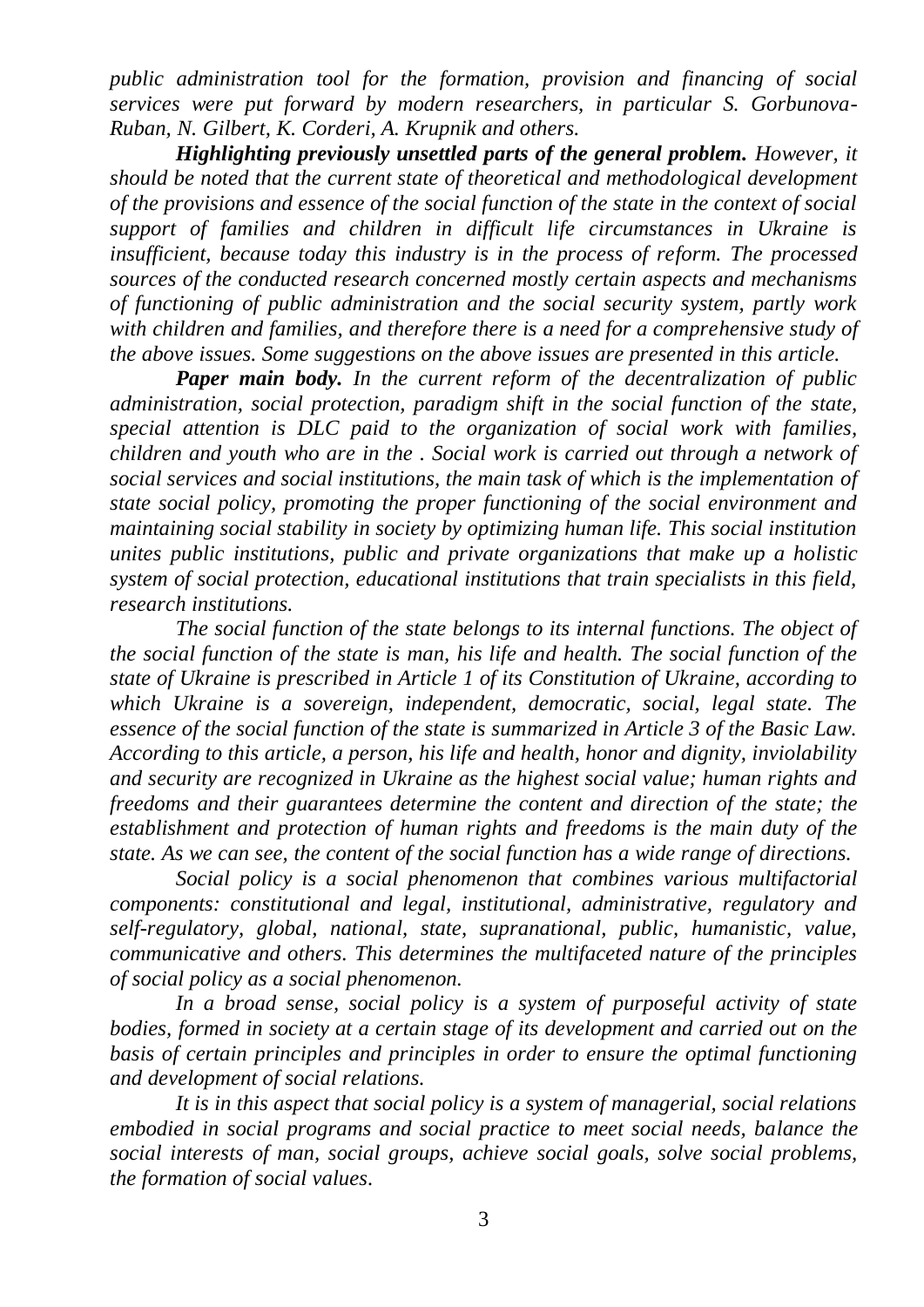*Social policy should be based on knowledge of the laws of social development, in particular social relations, to identify deep trends in all spheres of public life, which determine the process of self-realization of one's own social potential, social security and targeted influence of regulatory actors. Social policy is aimed at strengthening and consolidating the most progressive moments, trends in the processes and phenomena of material and spiritual spheres of society, which contribute to the enrichment of its social development, social life, the formation of values. Social policy is manifested in the management, regulation of social processes. Social management and regulation is the main mechanism of social policy.*

*In general, the role of social work in both the formation and impact on improving the social life of the population is determined by two aspects:*

*- first, modern technologies of social work, in accordance with the trends of formation of the active nature of social policy of the state, aimed at preventive measures - prevention of social threats and risks;*

*- secondly, professional social work is designed to help solve social problems of an individual, family or social group, using social support, prevention, rehabilitation, etc. and is most effectively carried out by social services.*

*Thus, the analysis of theoretical and methodological features of the essence of the social function of the state in the context of social support of families and children in DLC, is to create the necessary conditions for the state to ensure a decent life regardless of social status, proper legal mechanism of social protection. in accordance with international standards and state regulation of social support for families (persons) who are in DLC. These features indicate the urgent need to integrate the efforts of researchers in various fields of science, psychologists, educators, managers, social workers, public figures in the active search for new ideas, public administration decisions by public authorities and local governments in the context of understanding modern views on the nature, directions, ways, means, methods and techniques of providing organization and provision of social services to the most vulnerable categories of the population on the basis of scientifically sound principles of public management of social protection of Ukraine in general and social support of families and children (persons) DLC in particular. The conceptual and categorical apparatus of the specified sphere is analyzed research, in particular: the definition of branch terms is formulated: "family (person) who is in difficult life circumstances" are citizens of Ukraine who are not able to solve social, psychological, economic, communicative, family and other problems on their own and need outside assistance of specialists in the provision of social services to overcome or minimize the negative impact of such circumstances; "State regulation of social support for families (persons) in difficult life circumstances" is a system of reasonable measures and adoption of specific management decisions by public authorities and local governments in order to implement state social policy in Ukraine aimed at organizing and implementing social support of families (persons) who are in difficult life circumstances and can not overcome or minimize the negative impact of these circumstances. Regarding the implementation and provision of more effective social services to vulnerable categories of the population of Ukraine, it is necessary to ensure: reform of the management system in the field of social*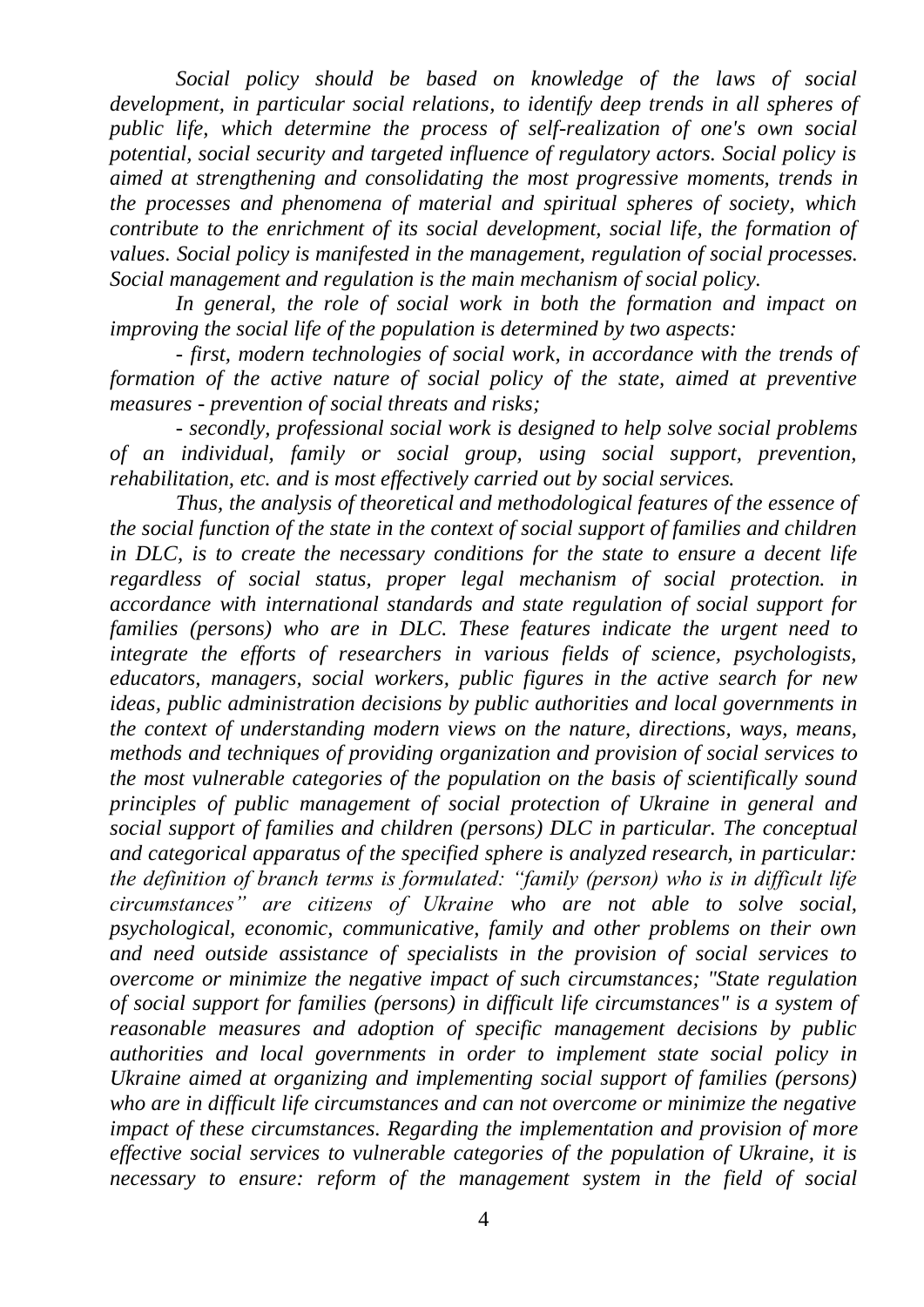*protection of the population of Ukraine within the process of decentralization and local self-government reform. between local governments and executive authorities.*

*Conclusions of the research and prospects for further studies. Theoretical and methodological principles of the essence of the social function of the state in the context of reforming existing social services for children and families with children in difficult life circumstances, which currently attracts considerable attention in academia and public administration structures at all levels working with families. pits and children. It is noted that in order to form and provide more effective social services to vulnerable groups of Ukraine, it is necessary to ensure: reform of the public administration system in the field of social protection of Ukraine within the process of decentralization and local government reform, which is necessary for structural and functional changes (redistribution) of powers between local governments and executive authorities.*

*Key words: social function of the state, social policy, difficult life circumstances, family, children, social services; public administration.*

*Постановка проблеми***.** Нині розвиток держави, як незалежної та соціальної, відбувається в умовах світової економічної кризи, такий стан в першу чергу пов'язаний з розповсюдженням епідемії COVID-19, що примушує органи виконавчої влади в цих нових умовах шукати оптимальні механізми фінансування соціальних програм та пошуку шляхів оптимізації соціальних видатків, впроваджуючи сучасні підходи надання соціальних послуг імплементуючи таким чином одну із соціальних функцій держави, як важливого фактору соціального захисту населення. Але відсутність чіткої та зрозумілої програми реформування соціальної сфери, реалізації соціальної політики, зрозумілих підходів, механізмів та інструментів її виконання, призводить до певної поляризації суспільства, особливо тих верств населення які є отримувачами соціальних послуг. Зважаючи на сьогоднішній стан реформ у функціонуванні системи надання соціальних послуг, постає питання щодо науково-теоретичного обґрунтування трансформації державного управління системою надання соціальних послуг, що в свою чергу набуває особливого значення та актуальності.

**Аналіз останніх досліджень і публікацій.** Спектр соціальнихекономічних проблем, теоретичні аспекти і практичні питання розроблення й реалізації соціальної політики в Україні розкрито в роботах таких дослідників С. Кудлаєнко, В. Голубя, О. Іванової, Л. Ільчук, О. Палія, О. Петроє, Т. Семигіної, П. Ситника, В. Скуратівського, В. Трощинського, Л. Четверікової, К. Дубич та ін. Соціальна держава та її функції є предметом дослідження в працях О. Сидорчука, В. Гошовської, Л. Ільчука, Л. Четверікова, а соціальна робот П. Бересфорд, Л. Домінеллі, С. Крофт, І. Мигович, М. Панасик, В. Пічі та ін. Також важливе значення мали наукові положення, висновки та пропозиції Н. Кабаченко, Т. Кічі, Е. Лібанової, О. Савченко у наукових публікаціях яких висвітлюється вказана вище тематика, а також конструктивні ідеї щодо вдосконалення системи надання соціальних послуг. Практичні і науковоприкладні аспекти системи соціального захисту, сфери соціального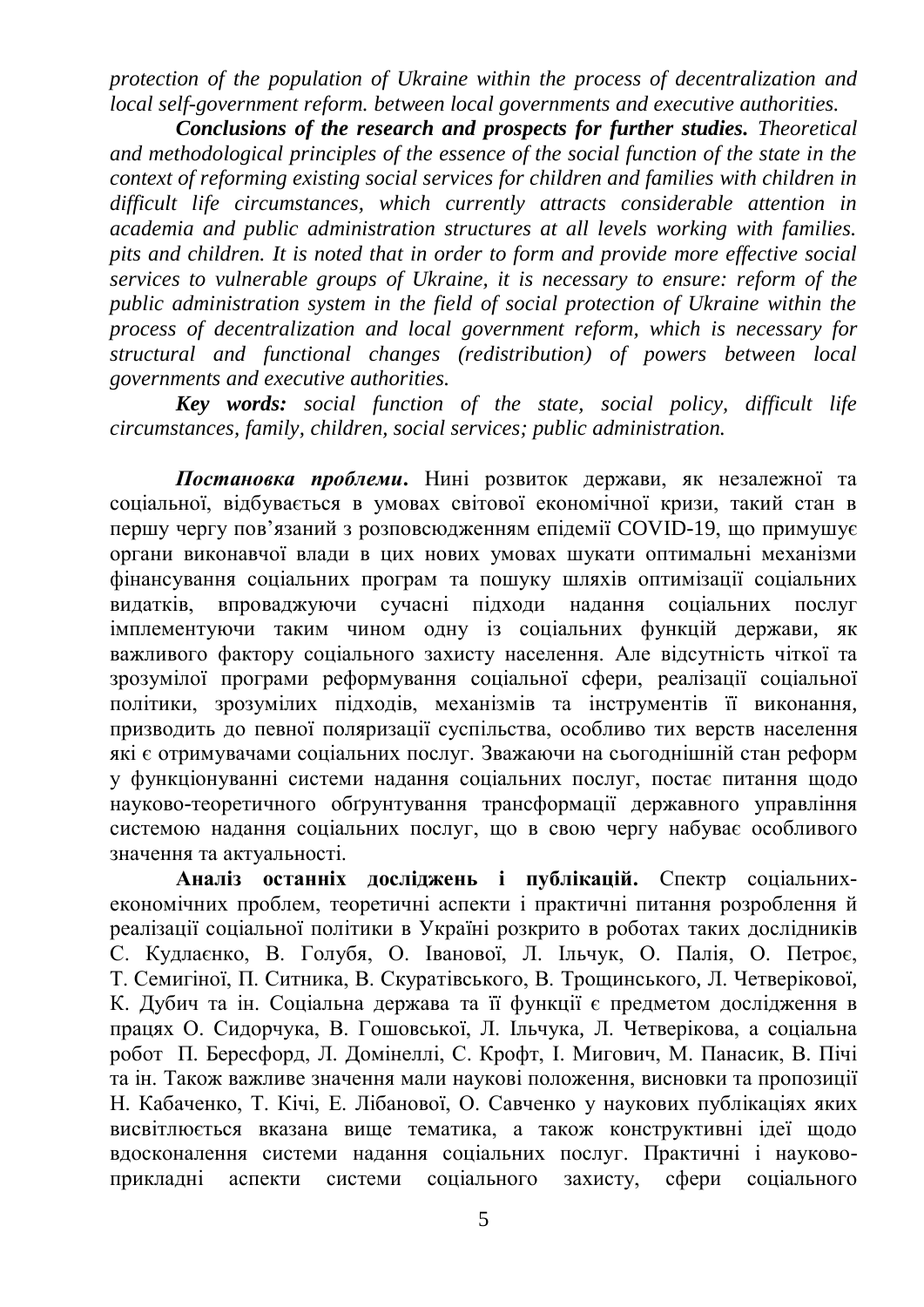забезпечення населення розглянуто в наукових працях таких українських учених, як І. Арістова, О. Афенкіна, Н. Болотіна, М. Кравченко, К. Міщенко та ін. Ідеї щодо використання соціального замовлення як державноуправлінського інструменту для формування, надання та фінансування соціальних послуг висували сучасні дослідники, зокрема С. Горбунова-Рубан, Н. Гілберт, К. Кордері, А. Крупник та ін.

*Виокремлення невирішених раніше частин загальної проблеми.* Однак слід констатувати, що сучасний стан теоретико-методологічної розробки положень та сутності соціальної функції держави в контексті соціального супроводу сімей і дітей, які перебувають у складних життєвих обставинах в Україні є недостатнім, адже на сьогодні ця галузь перебуває у процесі реформування. Опрацьовані джерела проведених наукових досліджень стосувалися здебільшого окремих аспектів та механізмів функціонування публічного управління та системи соціального забезпечення населення, частково роботи з дітьми та сім'ями, а тому є потреба у комплексному дослідженні вищенаведеної проблематики. Певні пропозиції з вищенаведеної проблематики подані в цій статті.

*Виклад основного матеріалу***.** В умовах сьогоднішнього проведення реформи децентралізації системи державного управління, соціального захисту населення, зміни парадигми у питаннях соціальної функції держави, особливої уваги набуває питання організації соціальної роботи з сім'ями, дітьми та молоддю, які перебувають у СЖО. Соціальна робота проводиться через мережу соціальних служб та соціальних установ, основним завданням яких є впровадження в життя державної соціальної політики, сприяння нормальному функціонуванню соціального середовища та підтримка соціальної стабільності у суспільстві шляхом оптимізації життєдіяльності людини. Цей соціальний інститут об'єднує державні установи, суспільні та приватні організації, які складають цілісну систему соціального захисту населення, навчальні заклади, що готують фахівців для цієї сфери, науково-дослідні установи [1].

Проведемо науковий аналіз щодо визначення категорій соціальна функція держави та соціальна політика, які є основою у сфері соціального захисту населення, де особливої уваги набуває питання організації соціальної роботи з сім'ями, дітьми та молоддю, які перебувають у СЖО.

Соціальна функція держави належить до її внутрішніх функції. Об'єктом соціальної функції держави є людина, її життя та здоров'я. Соціальна функція держави Україна прописана у ст.1 її Конституції України [2], відповідно до якої Україна є суверенною, незалежною, демократичною, соціальною, правовою державою. Сутність соціальної функції держави стисло виражена у ст.3 Основного Закону. Згідно з цією статтею людина, її життя та здоров'я, честь і гідність, недоторканість та безпека визнаються в Україні найвищою соціальною цінністю; права і свободи людини та їх гарантії визначають зміст і спрямованість діяльності держави; утвердження й забезпечення прав і свобод людини є головним обов'язком держави [3]. Як бачимо, зміст соціальної функції має широкий спектр напрямків.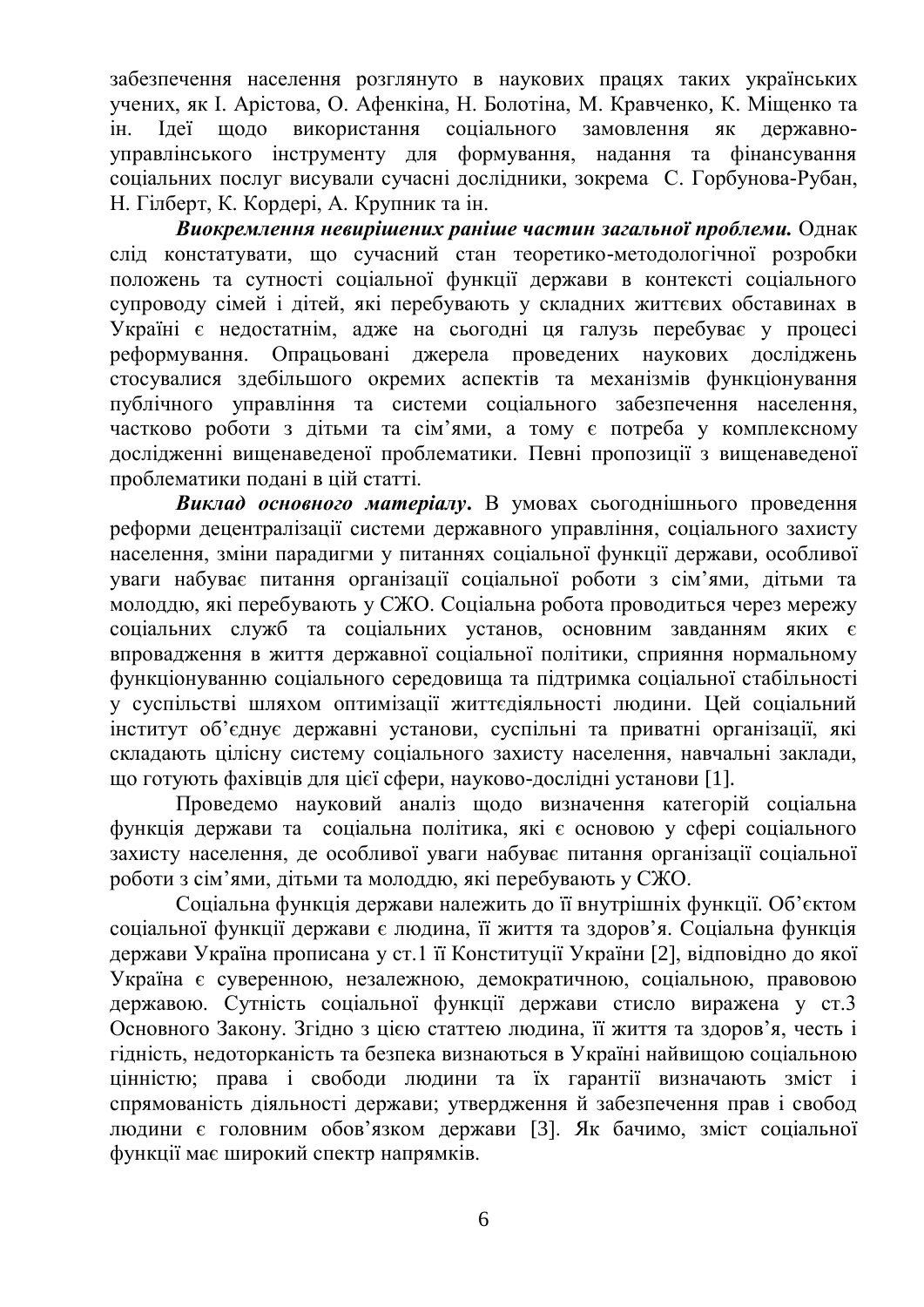Соціальна політика – це суспільний феномен, що поєднує різноманітні багатофакторні складові: конституційно-правові, інституціональні, управлінські регулятивні та саморегулятивні, глобальні, національні, державні, наддержавні, громадські, гуманістичні, ціннісні, комунікативні та ін. Зазначене зумовлює багатоаспектність засад соціальної політики, як суспільного явища [4

Розрізняють вузьке та широке розуміння соціальної політики.

У вузькому розумінні соціальна політика – це цілеспрямована діяльність суб'єктів управління з метою забезпечення соціального захисту і створення умов для формування безпечного соціального середовища людини [4].

У широкому розумінні соціальна політика – це система цілеспрямованої діяльності державних органів, що сформувалася в суспільстві на певному етапі його розвитку і здійснюється на основі певних принципів і засад з метою забезпечення оптимального функціонування й розвитку соціальних відносин. Саме у такому аспекті соціальна політика є системою управлінських, соціальних відносин, що втілюються в соціальних програмах і соціальній практиці з метою задоволення соціальних потреб, збалансування соціальних інтересів людини, соціальних груп суспільства, досягнення соціальних цілей, розв'язання соціальних завдань, формування соціальних цінностей [4].

Проте поняття соціальної політики у вузькому та широкому розумінні є умовним та відносним, оскільки відображається у цілісній системі, що позначається на його змісті. Соціальний захист, соціальні відносини, соціальний розвиток разом створюють цілісний процес забезпечення стабільної, динамічної соціальної безпеки людини та суспільства. Налагоджена соціальна система забезпечує зрілість процесів соціального і суспільного розвитку [5].

Таким чином, соціальна політика – це одна зі складових державної політики, що передбачає комплекс заходів спрямованих на виявлення, задоволення потреб та інтересів громадян шляхом реалізації соціальних програм на практиці [5].

Основним із завдань у соціальній політиці є діяльність держави, яка спрямована на регулювання та розвиток соціальних відносин у суспільстві з метою задоволення конституційних прав та соціальних потреб людини. Пріоритетним завданням соціальної політики є забезпечення злагодженої, цілеспрямованої, чіткої, функціональної системи соціальних інститутів – суб'єктів соціальної політики, формування дієвих форм, методів, засобів, важелів і впливів оптимального їх співвідношення з метою координації та регулювання механізмів та елементів цієї системи [5].

Своє трактування щодо бачення соціальної політики подають у науковому доробку "Основи соціальної політики" вітчизняні дослідники Скуратівський В.А., Палій О.М. та Лібанова Є.М. Вони визначають її як систему управлінських, регулятивних, саморегулятивних способів та форм діяльності суб'єктів, сукупність принципів, рішень, дій, що знаходять втілення в соціальних програмах і соціальній практиці [5].

По іншому наповнюють значення науковці з ЄС, зокрема Філіп Манов (англ. *Philip Manow*) та Бруно Палієр (англ. Bruno Palier) вважають, що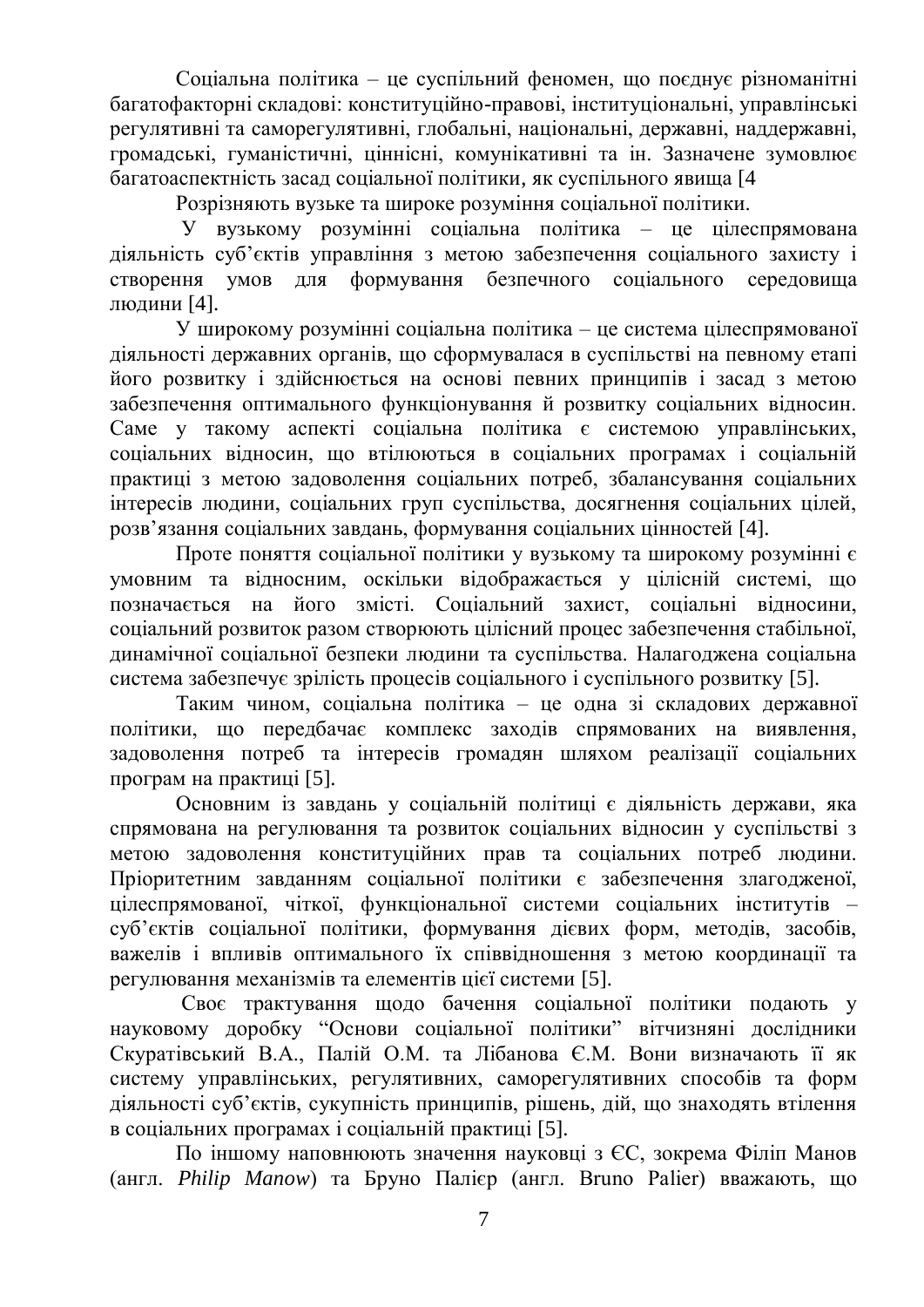"соціальна політика" – це система правових, організаційних та інших заходів державних і недержавних установ та організацій, що враховують економічний потенціал країни і спрямовані на підтримання соціальної стабільності в суспільстві, створення умов для зростання добробуту працездатних осіб та забезпечення належного рівня життя тих, хто через непрацездатність чи інші складні життєві обставини не має достатніх засобів до існування [5].

Науковці Ахінова Г.А. та Калашнікова С.В. визначають соціальну політику як діяльність держави та інших суспільних інститутів, спрямовану на прогресивний розвиток соціальної сфери, удосконалення умов, способу життя та якості життя людей, забезпечення певної частини їх життєвих потреб, надання громадянам необхідної соціальної підтримки, допомоги і захисту [5].

Соціальна політика має ґрунтуватися на пізнанні законів суспільного розвитку, зокрема соціальних відносин, виявляти глибинні тенденції розвитку в усіх сферах суспільного життя, що зумовлюють процес самореалізації людиною власного соціального потенціалу, її соціальної безпеки і здійснення цілеспрямованого впливу на них суб'єктів регулятивної діяльності. Соціальна політика спрямована на зміцнення і закріплення найпрогресивніших моментів, тенденцій у процесах та явищах матеріальної та духовної сфер життєдіяльності суспільства, що сприяють збагаченню його соціального розвитку, соціального буття, формуванню цінностей [4]. Соціальна політика виявляється в управлінні, регулюванні соціальних процесів. Соціальне управління та регулювання є основним механізмом соціальної політики [4].

Оскільки соціальна політика направлена на вирішення соціальних проблем, основним напрямом якої є забезпечення членів суспільства прийнятим рівнем СП, відповідно здійснення соціального супроводу сімей (осіб), які перебувають у СЖО, потребує визначених механізмів її реалізації. В такому випадку до способу реалізації надання СП вразливим категоріям належать процеси державного управління та регулювання соціальної сфери.

Державне регулювання й державне управління спрямовані на досягнення однієї мети: впорядкування соціальних об'єктів та соціальних процесів, переведення їх з одного стану в інший. Проте державне регулювання й державне управління мають відмінності, пов'язані з використанням засобів та методів управлінського впливу.

Публічне управління і державне регулювання є, перш за все, діяльністю, тому порівняння цих понять буде полягати у співставленні змісту діяльностей, що становлять сутність державного управління і державного регулювання [6].

Публічне управління в широкому розумінні – це сукупність різноманітних видів діяльності усіх органів держави, тобто означає фактично всі форми реалізації державної влади в цілому [7].

Стаття 6 Конституції України встановлює, що державна влада в Україні здійснюється на засадах її поділу на законодавчу, виконавчу та судову. Органи законодавчої, виконавчої та судової влади здійснюють свої повноваження у встановлених цією Конституцією межах і відповідно до законів України. Іншою мовою, державне управління в широкому розумінні характеризує всю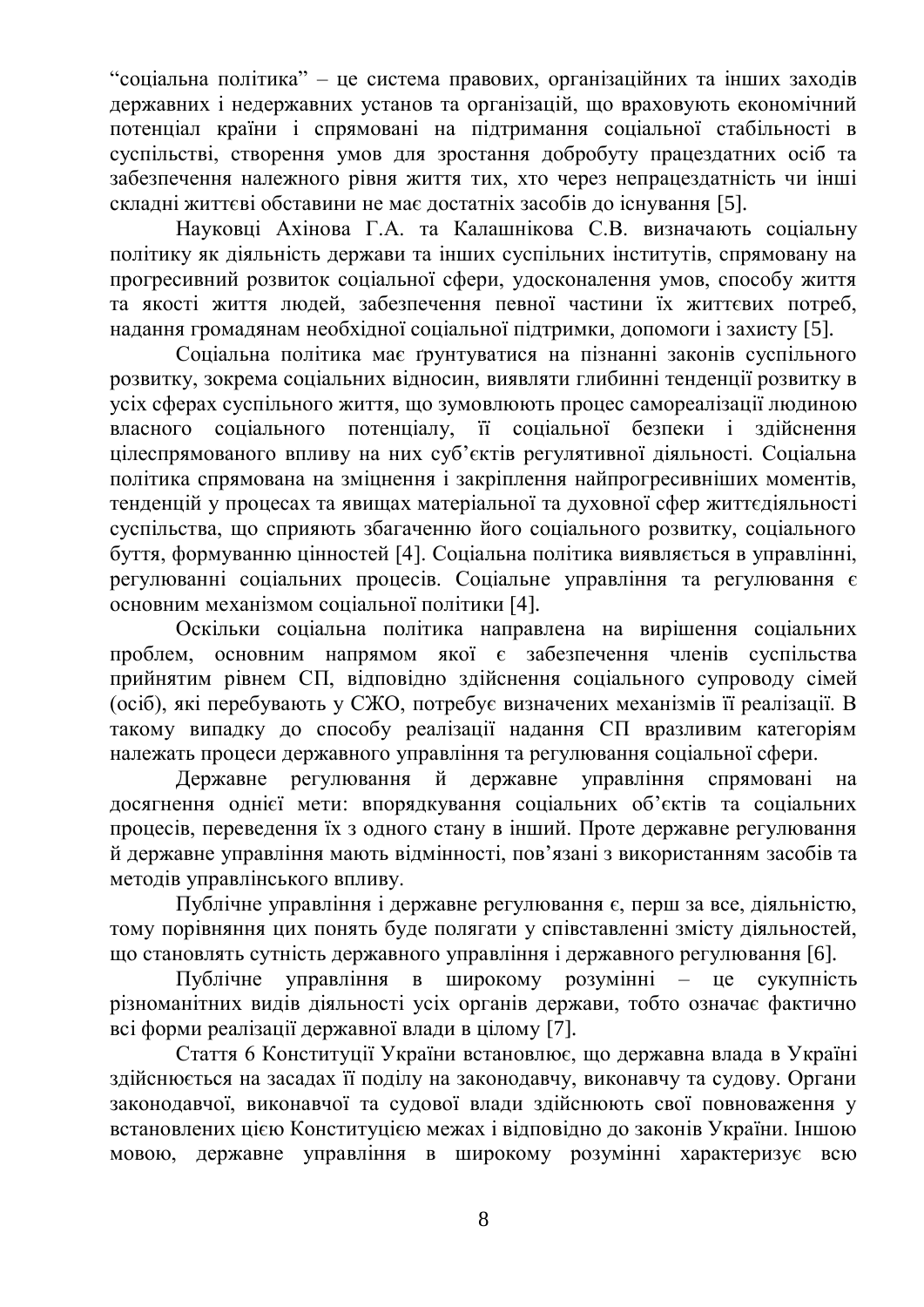діяльність держави за організуючим впливом зі сторони спеціальних суб'єктів права на суспільні відносини [7].

Публічне управління у вузькому розумінні – це сукупність державних органів, між якими певним чином розподілені різні види діяльності держави. Відтак категорія державного управління у вузькому значенні відображає відносно самостійний вид діяльності держави, що його здійснює певна частина держаних органів [7].

Публічне управління – це вид соціального управління, вид специфічної діяльності держави, що дістає вияв у функціонуванні її органів, які впливають на суспільні відносини з метою її урегулювання відповідно до державних інтересів [7].

Згідно В.Б.Авер'янова, державне управління, слід розглядати як певний вид діяльності органів держави, яка має владний характер і передбачає насамперед організуючий і розпорядчий вплив на об'єкти управління шляхом використання певних повноважень [8].

Функціонування виконавчої влади, поряд з використанням методів державного управління, передбачає і державне регулювання. Останнє, виходячи з аналізу правових актів, застосовується не тільки в межах виконавчої влади і передбачає не тільки вплив на об'єкти управління, а й вплив на суспільне середовище цих об'єктів. Таке середовище означає соціальні процеси та явища, які безпосередньо впливають на стан певного об'єкта управління [8].

Отже, державне регулювання – це сукупність інструментів, важелів, впливів, за допомогою яких держава встановлює вимоги до установ, організацій та громадян. Зокрема, включає закони, формальні і неформальні розпорядження і допоміжні правила, що встановлюються державою, а також недержавними організаціями або організаціями саморегулювання, яким держава делегувала регуляторні повноваження; – це набір здійснюваних державними структурами заходів, направлених на контроль за поведінкою індивідів або груп, які потрапляють під контроль цих структур. Таким чином, державне регулювання забезпечує соціальну функцію держави і створює умови для діяльності суб'єктів та об'єктів управління в напрямі, який є бажаним для держави і за яким відбуватиметься розвиток системи управління в цілому. Причому державне регулювання передбачає декілька варіантів майбутньої діяльності керованих об'єктів, створюючи можливість діяти найбільш ефективно [7].

Одним із ключових завдань сфери соціального захисту є нормативноправове регульоване здійснення організації та надання соціального забезпечення, що передбачено державою, де держава бере на себе виконання соціально-захисної функції, для цього утворює структури законодавчої та виконавчої влади.

Загалом роль соціальної роботи як у формуванні, так і впливі на покращення соціального життя населення визначається двома аспектами:

- по-перше, сучасні технології соціальної роботи, відповідно до тенденцій формування активного характеру соціальної політики держави, спрямовані на превентивні заходи – попередження соціальних загроз і ризиків;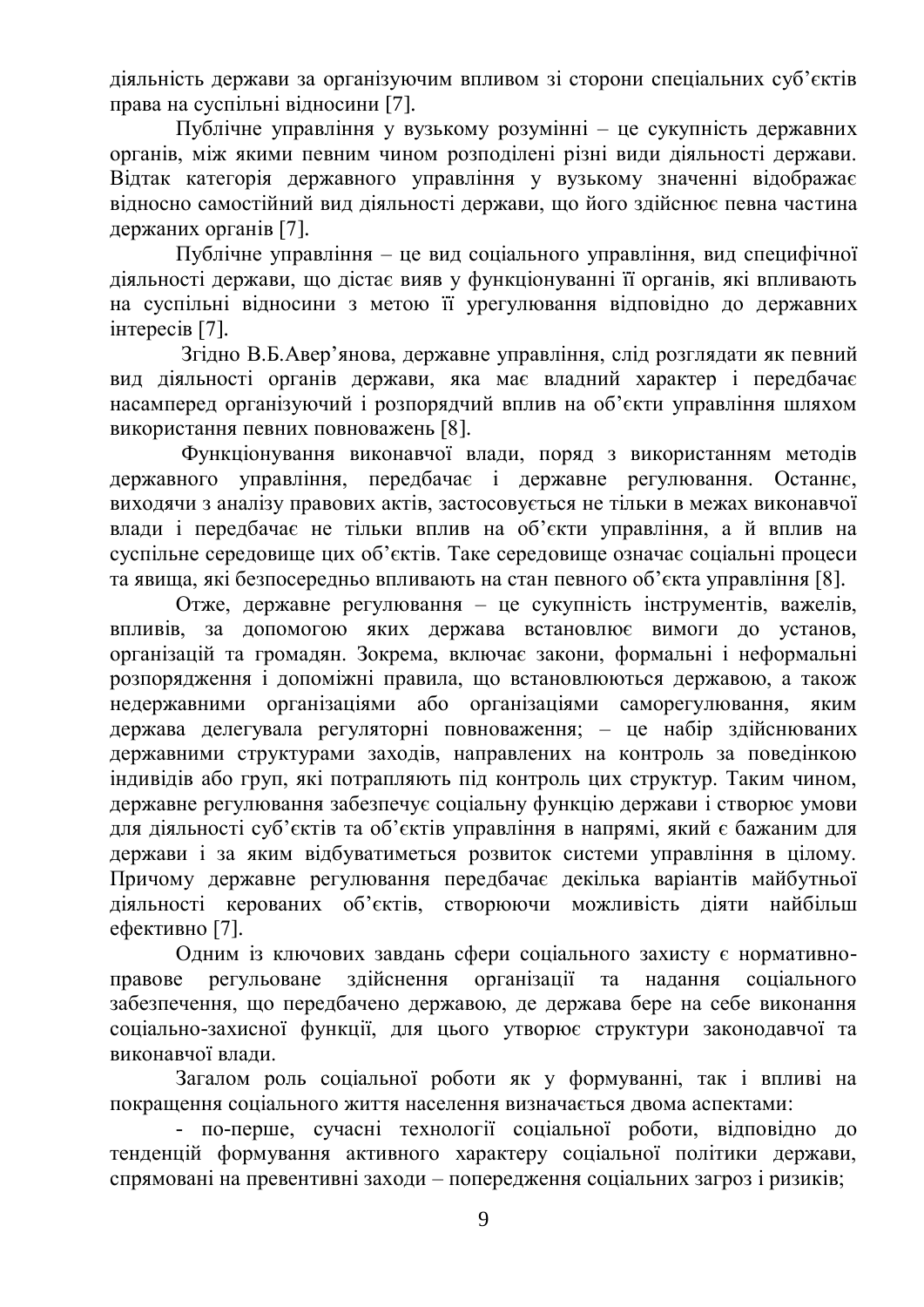- по-друге, професійна соціальна робота покликана сприяти вирішенню соціальних проблем окремої особистості, сім'ї або соціальної групи, застосовуючи соціальний супровід, профілактику, реабілітацію тощо і найбільш ефективно здійснюється соціальними службами.

Сьогодні технічне забезпечення державного регулювання здійснення соціальної роботи формує низка чинників, зокрема комплексність її проблем, складність об'єктів та суб'єктів соціальних перетворень, необхідність при обмеженому обсязі соціальних ресурсів досягти максимально значущого й ефективного результату, а специфіка соціальної роботи визначає характер тих технологій, якими вона оперує [1].

Основними напрямами, які водночас вважаються головними технологіями соціальної роботи, є соціальний супровід, соціальний контроль, соціальна профілактика, соціальна терапія, соціальна реабілітація, соціальна допомога і захист, соціальне посередництво тощо. Усі ці напрями тісно пов'язані між собою, проте вони специфічні за цільовим призначенням і функціональним змістом [10].

Завданням державного регулювання здійснення соціального супроводу сімей (осіб), які перебувають у СЖО є створення умов для системного використання названих технологій, оскільки результативність соціальної роботи, а як наслідок – позитивна динаміка подолання СЖО сімей (осіб) у цілому залежить від успішної реалізації кожної з них [10].

На нашу думку, державне регулювання здійснення соціального супроводу сімей (осіб), які перебувають у складних життєвих обставинах – це система обґрунтованих заходів та ухвалення конкретних управлінських рішень органами державної влади та органами місцевого самоврядування з метою реалізації державної соціальної політики в Україні, спрямованої на організацію та здійснення соціального супроводу сімей (осіб), які перебувають у СЖО і не можуть самостійно подолати або мінімізувати негативний вплив цих обставин.

Оскільки соціальний захист передбачає цілісну систему державних заходів та видатків бюджету, пов'язаних з наданням соціальної, фінансової допомоги окремим верствам населення, які перебувають у СЖО і не можуть самостійно їх подолати, то органи державної влади насамперед забезпечують та регулюють здійснення цих заходів з метою покращення роботи соціальних інститутів та забезпечення конституційних прав та свобод громадян.

До органів державної влади, які забезпечують соціальний розвиток, розроблення найважливіших законопроектів щодо визначення стратегії та основних параметрів соціальної політики, спрямованих на розвиток соціальної сфери; реалізацію соціальних програм збереження та відтворення фізичного, інтелектуального, духовного й трудового потенціалу; створення інституційних та соціально-економічних передумов для задоволення різних соціальних верств громадян, їхніх потреб та інтересів, вияву активності, а також здійснення соціального супроводу сімей (осіб) та дітей які перебувають у СЖО, належать: Верховна Рада України (ВРУ), Уповноважений ВРУ з прав людини; Уповноважений Президента України з прав дітей, Кабінет Міністрів України (КМУ); Міністерство соціальної політики України (Мінсоцполітики) та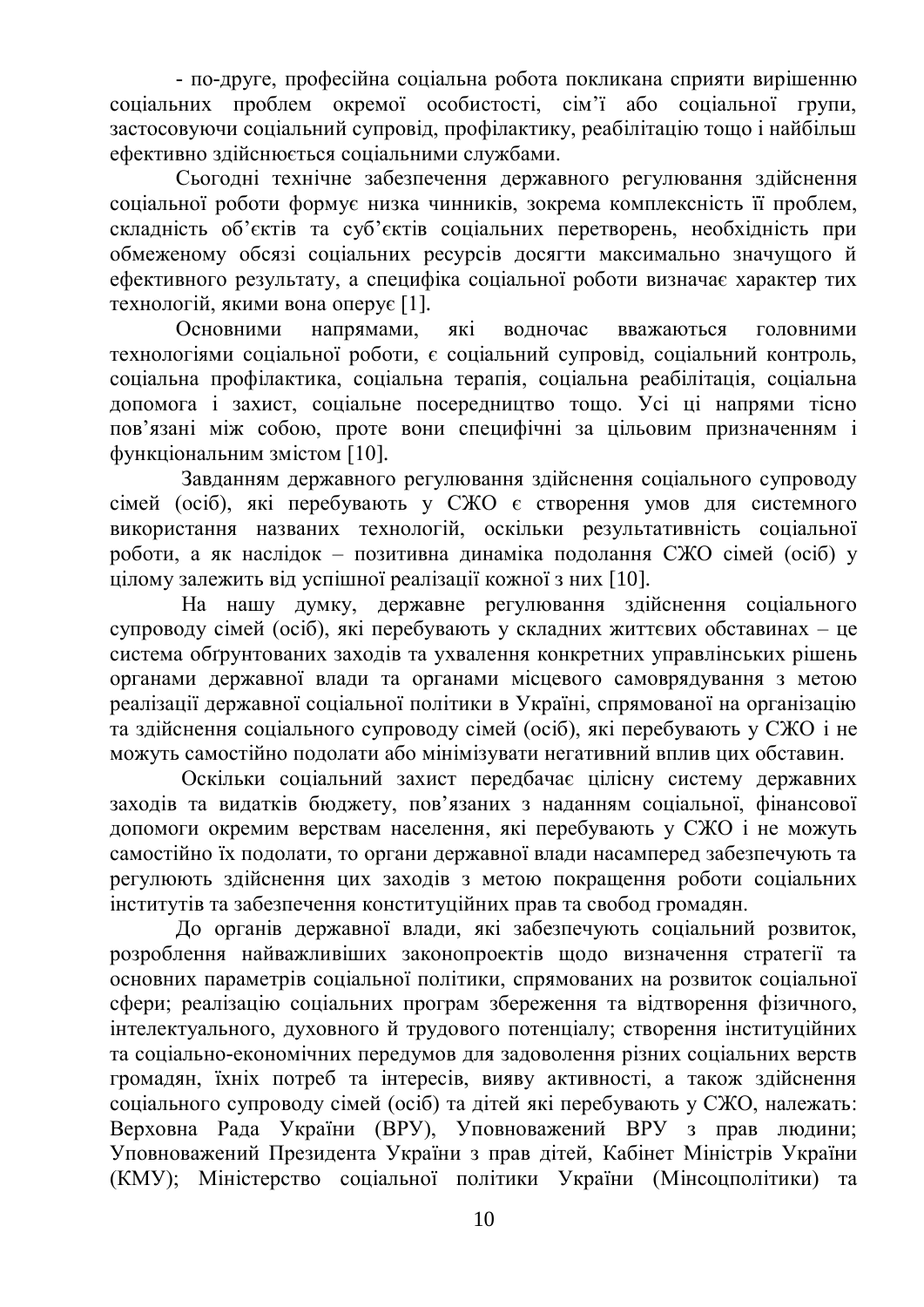відповідно Комітет з питань соціальної політики та праці ВРУ, Пенсійний фонд України, Фонд соціального захисту інвалідів, Фонд соціального страхування України; обласні державні адміністрації, зокрема, департаменти соціального захисту населення та центри, що надають СП, служби у справах дітей облдержадміністрацій; місцеве самоврядування, а саме управління праці та соціального захисту населення, служби у справах дітей райдержадміністрацій і виконкомів міст обласного значення, об'єднаних територіальних громад та підпорядковані йому ЦСССДМ. Також до суб'єктів, що здійснюють заходи у цій сфері відносяться: департамент освіти і науки, департамент охорони здоров'я, органи патрульної поліції, ювенальної превенції (ЮП), органи пробації, громадські організації та інші установи, які надають відповідні СП [10;11].

*Висновки та перспективи подальших розвідок***.** Таким чином, аналіз теоретичних-методологічних особливостей сутності соціальної функції діяльності держави в контексті соціального супроводу сімей та дітей, які перебувають у СЖО, полягає у створенні державою необхідних умов, що забезпечують гідне життя людини незалежно від її соціального стану, належного правового механізму її соціальної захищеності відповідно до міжнародних стандартів та державного регулювання здійснення соціального супроводу сімей (осіб), які перебувають у СЖО. Ці особливості свідчать про наявність нагальної потреби в інтеграції зусиль дослідників в різних галузях науки, психологів, педагогів, управлінців, соціальних працівників, громадських діячів у напрямі активного пошуку нових ідей, прийняття державноуправлінських рішень органами державної влади та органами місцевого самоврядування в контексті осмислення сучасних поглядів на сутність, напрями, шляхи, засоби, способи й методи забезпечення організації та надання соціальних послуг найуразливішим категоріям населення на основі науково обґрунтованих засад публічного управління сферою соціального захисту населення України загалом та основ здійснення соціального супроводу сімей та дітей (осіб), які перебувають у СЖО зокрема. Проаналізовано, понятійнокатегоріальний апарат означеної сфери дослідження, зокрема: сформульовано визначення галузевих термінів: "сім'я (особа), яка перебуває у складних життєвих обставинах" – це громадяни України, які не здатні самостійно розв'язувати соціальні, психологічні, економічні, комунікативні, родинні та інші проблеми і потребують сторонньої допомоги спеціалістів у наданні соціальних послуг, щоб подолати або мінімізувати негативний вплив таких обставин; «державне регулювання здійснення соціального супроводу сімей (осіб), які перебувають у складних життєвих обставинах» – це система обґрунтованих заходів та ухвалення конкретних управлінських рішень органами державної влади та органами місцевого самоврядування з метою реалізації державної соціальної політики в Україні, спрямованої на організацію та здійснення соціального супроводу сімей (осіб), які перебувають у складних життєвих обставинах і не можуть самостійно подолати або мінімізувати негативний вплив цих обставин. Щодо реалізації та надання більш ефективних соціальних послуг уразливим категоріям населення України, необхідно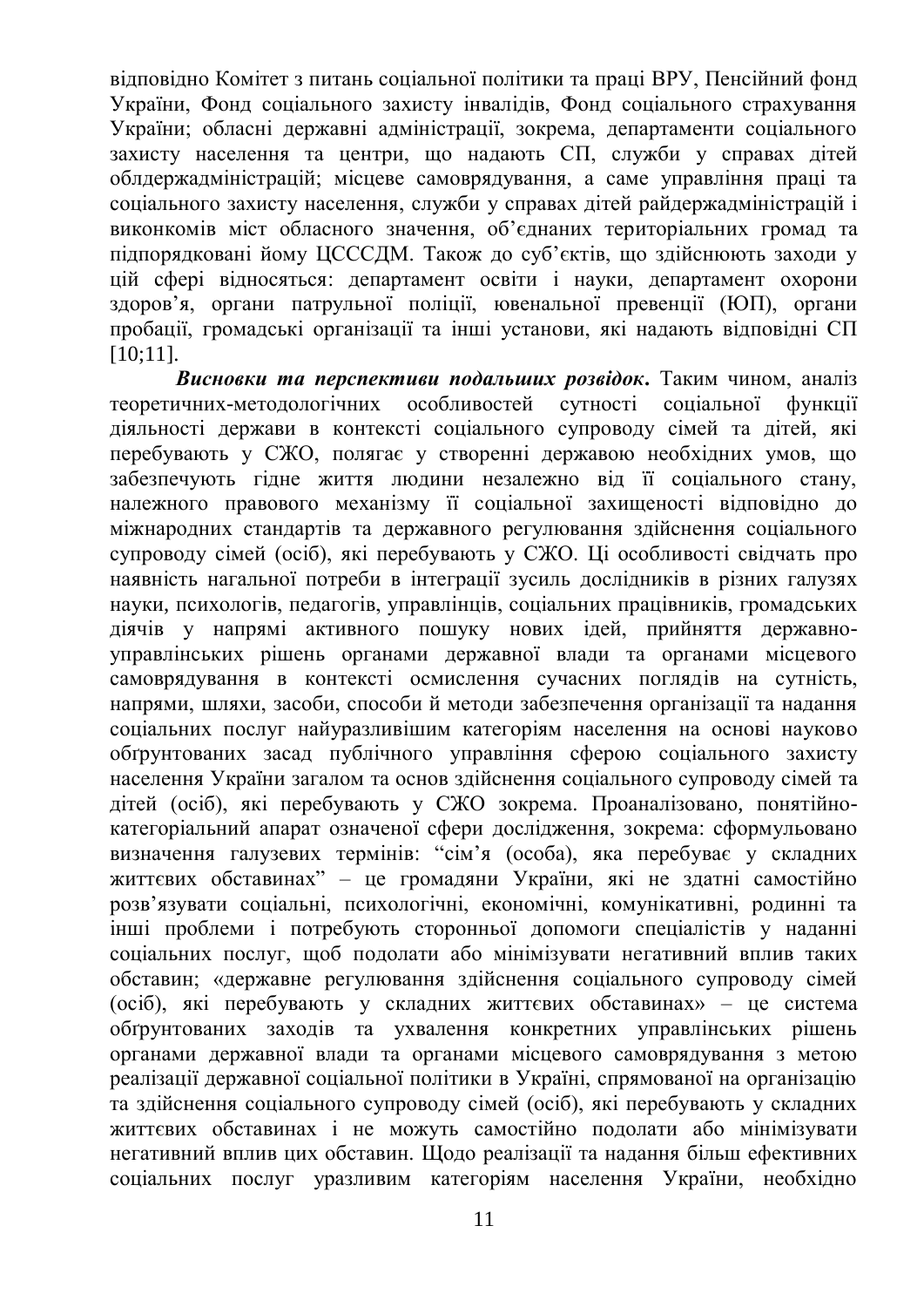забезпечити: реформування системи управління у сфері соціального захисту населення України в рамках процесу децентралізації влади та реформи місцевого самоврядування, які полягають у необхідності проведення структурно-функціональних змін щодо розподілу (перерозподілу) повноважень між органами місцевого самоврядування та органами виконавчої влади.

## *Список використаної літератури:*

1. Горбатюк С.Є. *Соціальна робота як засіб впливу на формування соціального самопочуття населення України.* URL: http://visnyk.academy. gov.ua/wp-content/uploads/2013/11/2009-1-31.pdf. (дата звернення: 28.06.2020).

2. Стаття 1 Конституції України. URL: [https://zakon.rada.gov.ua/](https://zakon.rada.gov.ua/laws/show/254%D0%BA/96-%D0%B2%D1%80#Text) [laws/show/254%D0%BA/96-%D0%B2%D1%80#Text](https://zakon.rada.gov.ua/laws/show/254%D0%BA/96-%D0%B2%D1%80#Text) .

3. Стаття 3 Конституції України. URL: [https://zakon.rada.gov.](https://zakon.rada.gov.ua/laws/show/254%D0%BA/96-%D0%B2%D1%80#Text) [ua/laws/show/254%D0%BA/96-%D0%B2%D1%80#Text](https://zakon.rada.gov.ua/laws/show/254%D0%BA/96-%D0%B2%D1%80#Text) .

4. Скуратівський В.А., Палій О.М. *Основи соціальної політики: навч. посіб.* Київ: МАУП, 2002. 1-30 с. URL: [http://maup.com.ua/assets/](http://maup.com.ua/assets/files/lib/book/up_32.pdf) files/lib/ [book/up\\_32.pdf.](http://maup.com.ua/assets/files/lib/book/up_32.pdf)

5. Сімкіна О.В. Змістовне наповнення поняття «соціальна політика»: державно-управлінський аспект. *Економіка та держава*. Київ, 2012. № 11. С. 122–125.

6. Ткач М.П. Державне регулювання і державне управління: співвідношення понять. *Підприємництво, господарство і право*. 2012. № 8. С. 110–113.

7. Галунько В., Діхтієвський П., Кузьменко О., Стеценко С. та ін. *Адміністративне право України: підручник.* Херсон. «Олді Плюс». 2018. С.144- 160.

8. Актуальні проблеми теорії та практики соціальної роботи на межі тисячоліть: *монографія. Кн. І. Соціальна робота. Київ*: УДЦССМ, 2001. С.344. URL: [https://sociology.knu.ua/uk/library/aktualni-problemi-teoriyi-ta-praktiki](https://sociology.knu.ua/uk/library/aktualni-problemi-teoriyi-ta-praktiki-socialnoyi-roboti-na-mezhi-tisyacholit-monografiya)[socialnoyi-roboti-na-mezhi-tisyacholit-monografiya](https://sociology.knu.ua/uk/library/aktualni-problemi-teoriyi-ta-praktiki-socialnoyi-roboti-na-mezhi-tisyacholit-monografiya) (дата звернення: 28.06.2020).

9. Соціальна робота в Україні: основні напрями, проблеми та перспективи розвитку: *матеріали Всеукр. наук.-практ. конф*., 28 квіт. 2016 р. / за ред. проф. О.О.Осетрової. Дніпро: ДНУ, 2016. С. 147.

10. Про соціальні послуги: *Закон України від 17 січня 2019 р. № 2671- VIII.* URL:<https://zakon.rada.gov.ua/laws/show/2671-19#Text>.

11. Кудлаєнко, С.В. Структурні елементи механізмів реалізації соціальної політики. *Вісник Хмельницького національного університету. Економічні науки*. 2019. . №1. C. 169-173.

## *References:*

1. Gorbatyuk S.Ye. Social`na robota yak zasib vply`vu na formuvannya social`nogo samopochuttya naselennya Ukrayiny`. URL: http://visnyk. academy.gov.ua/wp-content/uploads/2013/11/2009-1-31.pdf. [in Ukrainian].

2. Stattya 1 Konsty`tuciyi Ukrayiny`. URL: https://zakon.rada. gov.ua/laws/show/254%D0%BA/96-%D0%B2%D1%80#Text [in Ukrainian].